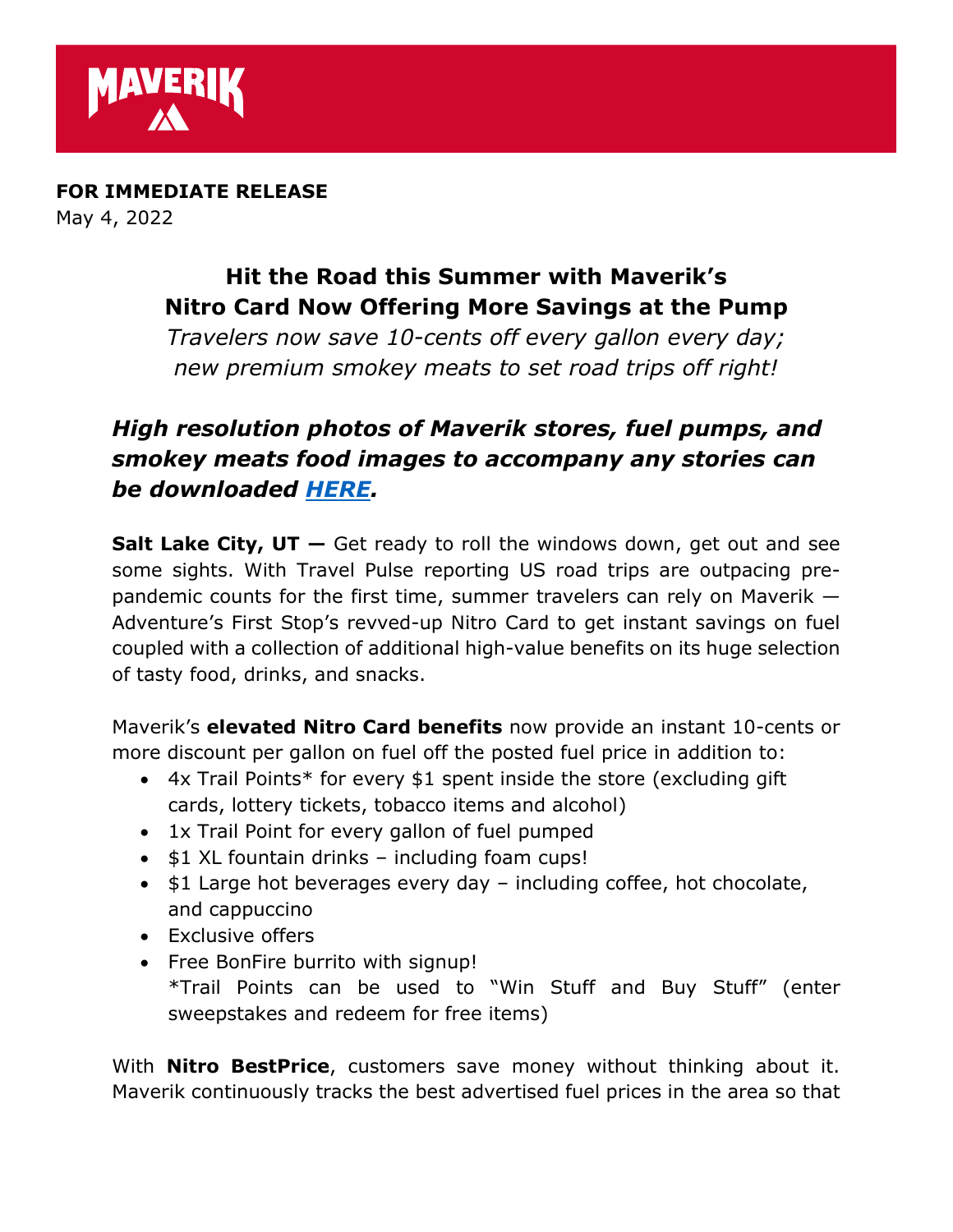when customers pay with their Nitro card, they know they are getting the lowest posted fuel price.

Enjoy the open road and a pit stop at Maverik, which now offers fresh-made BonFire food featuring **premium, hardwood-smoked meats**, including burnt ends and pulled pork. Presenting dynamic mouthwatering flavors, smoked meats are now available in Made-to-Oder items like tacos, quesadillas, nachos, and salads, and highlighted in the following staple dishes:

- Burnt Ends Breakfast Burrito \$5.99 (burnt ends, eggs, potatoes, cheese & sauce)
- Burnt Ends & Tots Burrito \$5.99 (burnt ends, potatoes, cheese & sauce)
- King's Hawaiian Pulled Pork Sandwich \$4.49 (pulled pork and sauce made on a King's Hawaiian bun)
- Two Meat Treat Bowl \$7.99 (burnt ends and pulled pork and sauce with cheesy tots)

"Among the many BonFire food options, Maverik's new premium meat selection will make you want to get off the highway!" said Ryan Boothe, Senior Director of Food Service. "We're showcasing high-quality meats prepared with natural hardwood slow smoking, the richest smoky flavors, texture, and natural juices."

Maverik Adventure Club members are in for additional summer savings with the **79-cent/89-cent Fountain Frenzy** beginning May 25! Maverik features state-of-the-art fountain machines and a variety of flavor shots to give drinks a special twist. Top-notch refreshment is available for 79-cents up to a large size fountain drink at Maverik stores in Arizona, Colorado, Idaho, Nebraska, New Mexico, South Dakota, Utah, and Wyoming and 89-cents in California, Nevada, Oregon, and Washington.

Maverik's the ultimate one-stop shop to fuel up for a road trip adventure with award-winning clean restrooms, fast and friendly service. To save on every gallon of gas, earn free stuff, and get great deals with an Adventure Club Card or a Nitro Card, join the club by downloading the [mobile app.](https://maverik.com/rewards/#steps)

###

## **About Maverik Adventure's First Stop**

Maverik – [Adventure's First Stop](https://maverik.com/) fuels adventures in more than 380+ locations and growing across 12 western states, making it the largest